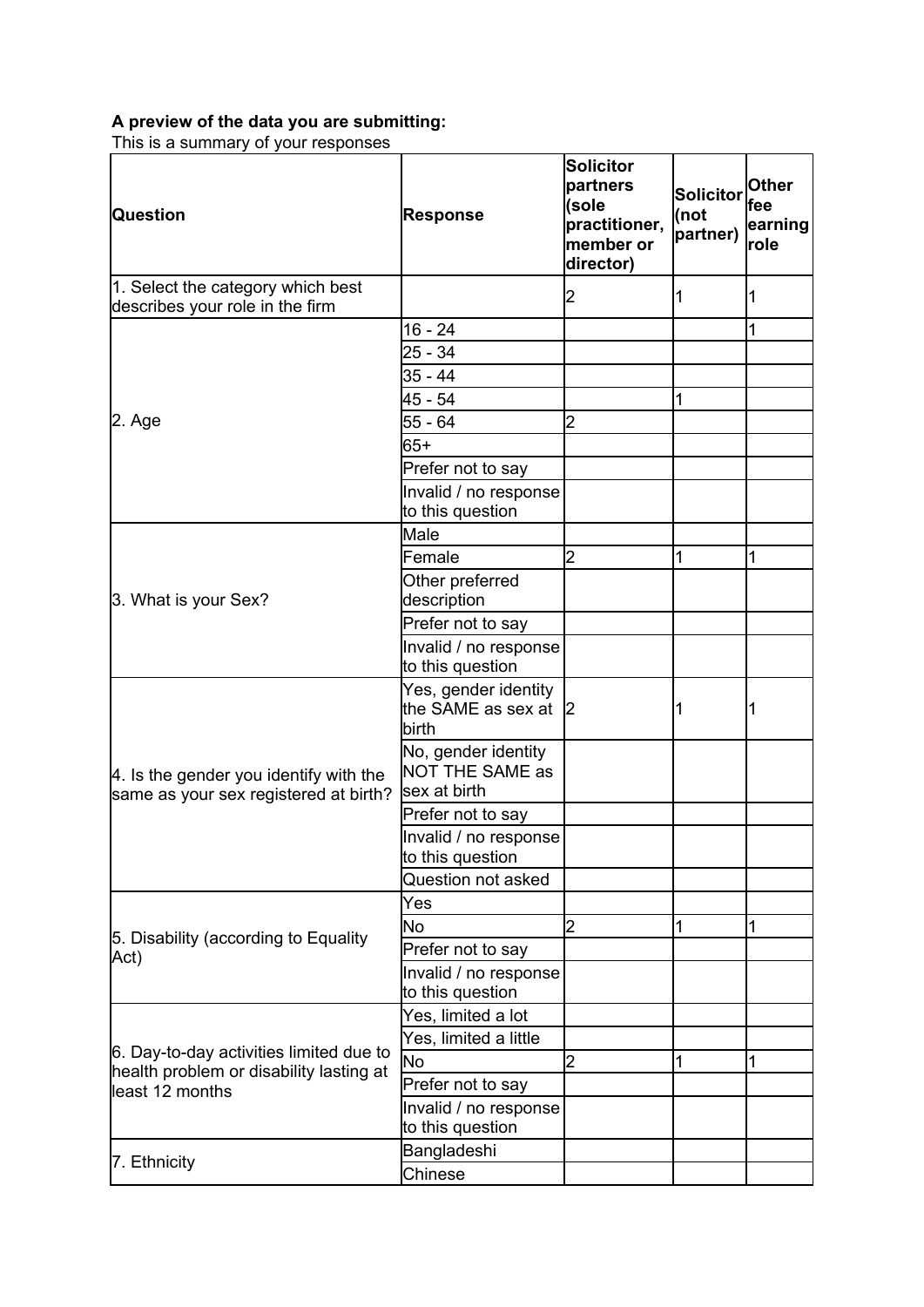|                       | lIndian                       |   |   |   |
|-----------------------|-------------------------------|---|---|---|
|                       | Pakistani                     |   |   |   |
|                       | Any other Asian               |   |   |   |
|                       | background                    |   |   |   |
|                       | African                       |   |   |   |
|                       | Caribbean                     |   |   |   |
|                       | Any other Black               |   |   |   |
|                       | background                    |   |   |   |
|                       | White and Asian               |   |   |   |
|                       | White and Black               |   |   |   |
|                       | African                       |   |   |   |
|                       | White and Black<br>Caribbean  |   |   |   |
|                       | Any other Mixed /             |   |   |   |
|                       | multiple ethnic               |   |   |   |
|                       | background                    |   |   |   |
|                       | British / English /           |   |   |   |
|                       | Welsh / Northern              | 2 |   |   |
|                       | Irish / Scottish              |   |   |   |
|                       | Irish                         |   |   |   |
|                       | Gypsy or Irish<br>Traveller   |   |   |   |
|                       | Roma                          |   |   |   |
|                       |                               |   |   |   |
|                       | Any other White<br>background |   | 1 |   |
|                       | Arab                          |   |   |   |
|                       | Any other ethnic              |   |   |   |
|                       | group                         |   |   |   |
|                       | Prefer not to say             |   |   |   |
|                       | Invalid / no response         |   |   |   |
|                       | to this question              |   |   |   |
|                       | No religion or belief         |   |   | 1 |
|                       | <b>Buddhist</b>               |   |   |   |
|                       | Christian                     | 1 |   |   |
| 8. Religion or belief | Hindu                         |   |   |   |
|                       | Jewish                        |   | 1 |   |
|                       | Muslim                        |   |   |   |
|                       | Sikh                          |   |   |   |
|                       | Any other religion or         |   |   |   |
|                       | belief                        |   |   |   |
|                       | Prefer not to say             | 1 |   |   |
|                       | Invalid / no response         |   |   |   |
|                       | to this question              |   |   |   |
|                       | Βi                            |   |   |   |
| 9. Sexual orientation | Gay/Lesbian                   |   |   |   |
|                       | Heterosexual                  | 2 | 1 | 1 |
|                       | Other preferred               |   |   |   |
|                       | description                   |   |   |   |
|                       | Prefer not to say             |   |   |   |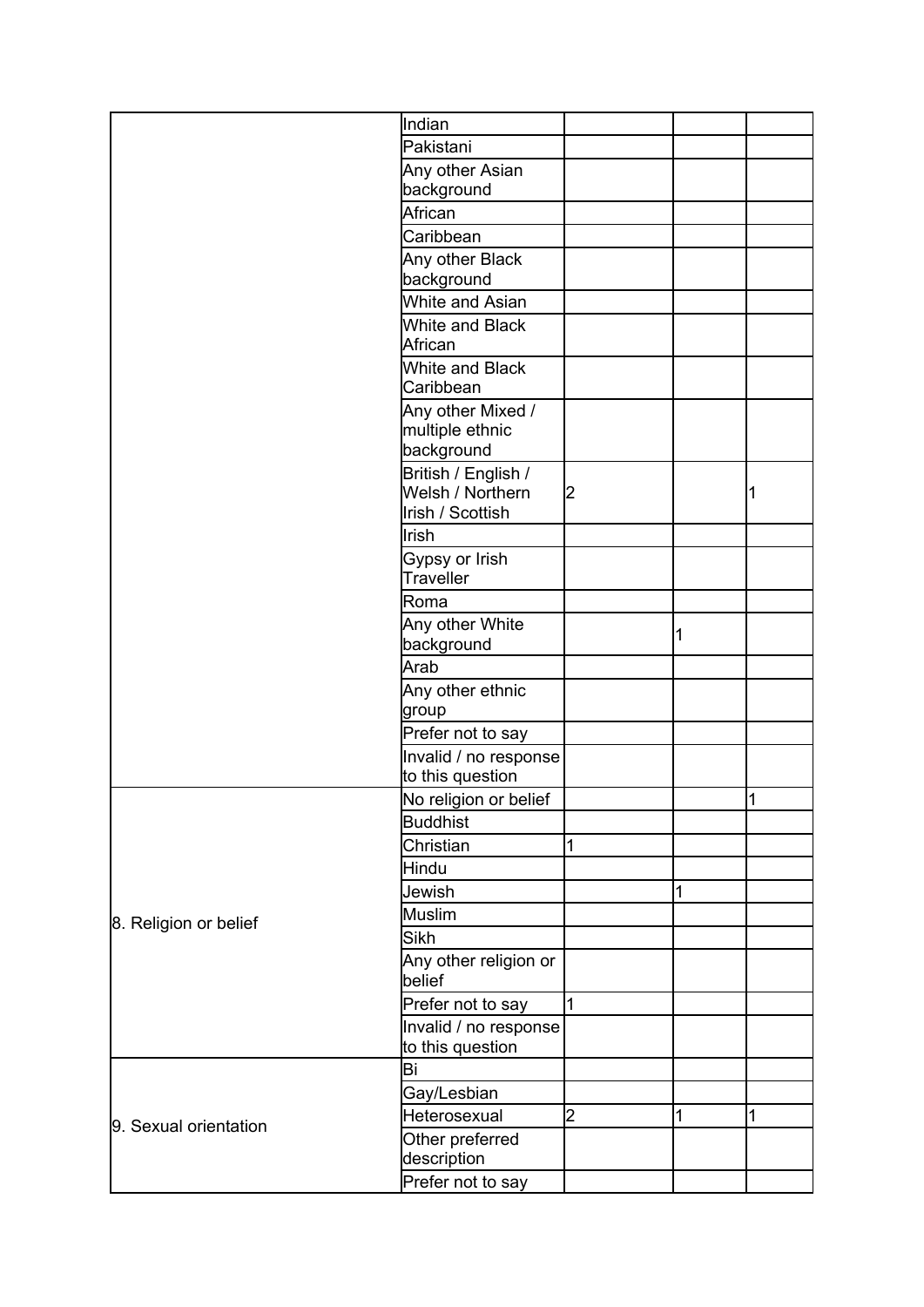|                                                                                                  | Invalid / no response<br>to this question                                                                                                                                                                                                                                                     |           |   |  |
|--------------------------------------------------------------------------------------------------|-----------------------------------------------------------------------------------------------------------------------------------------------------------------------------------------------------------------------------------------------------------------------------------------------|-----------|---|--|
| 10. School type from 11 to 16                                                                    | State-run or state-<br>funded school -<br>selective on<br>academic, faith or<br>other grounds                                                                                                                                                                                                 |           |   |  |
|                                                                                                  | State-run or state-<br>funded school - non-  1<br>selective                                                                                                                                                                                                                                   |           |   |  |
|                                                                                                  | Independent / fee-<br>paying school                                                                                                                                                                                                                                                           |           |   |  |
|                                                                                                  | Independent / fee-<br>paying school, where<br>I received a bursary<br>covering 90% or<br>more of my tuition                                                                                                                                                                                   |           |   |  |
|                                                                                                  | Attended school<br>outside the UK                                                                                                                                                                                                                                                             |           | 1 |  |
|                                                                                                  | Don't know / not sure                                                                                                                                                                                                                                                                         |           |   |  |
|                                                                                                  | Prefer not to say                                                                                                                                                                                                                                                                             |           |   |  |
|                                                                                                  | Invalid / no response                                                                                                                                                                                                                                                                         |           |   |  |
|                                                                                                  | to this question                                                                                                                                                                                                                                                                              |           |   |  |
|                                                                                                  | Question not asked                                                                                                                                                                                                                                                                            |           |   |  |
| 11. Did either of your parents attend                                                            | No, neither of my<br>parents attended<br>university                                                                                                                                                                                                                                           | 1         |   |  |
|                                                                                                  | Yes, one or both of<br>my parents attended 1<br>university                                                                                                                                                                                                                                    |           | 1 |  |
| university by the time you were 18?                                                              | Don't know / not sure                                                                                                                                                                                                                                                                         |           |   |  |
|                                                                                                  | Prefer not to say                                                                                                                                                                                                                                                                             |           |   |  |
|                                                                                                  | Invalid / no response<br>to this question                                                                                                                                                                                                                                                     |           |   |  |
|                                                                                                  | Question not asked                                                                                                                                                                                                                                                                            |           |   |  |
| 12. Work of the main / highest income<br>earner in your household when you<br>were aged about 14 | Modern professional<br>and traditional<br>professional<br>occupations such as:<br>teacher, nurse,<br>physiotherapist,<br>social worker,<br>musician, police<br>officer (sergeant or<br>above), software<br>designer,<br>accountant, solicitor,<br>medical practitioner,<br>scientist, civil / |           |   |  |
|                                                                                                  | mechanical engineer<br>Senior, middle or                                                                                                                                                                                                                                                      | $\vert$ 1 |   |  |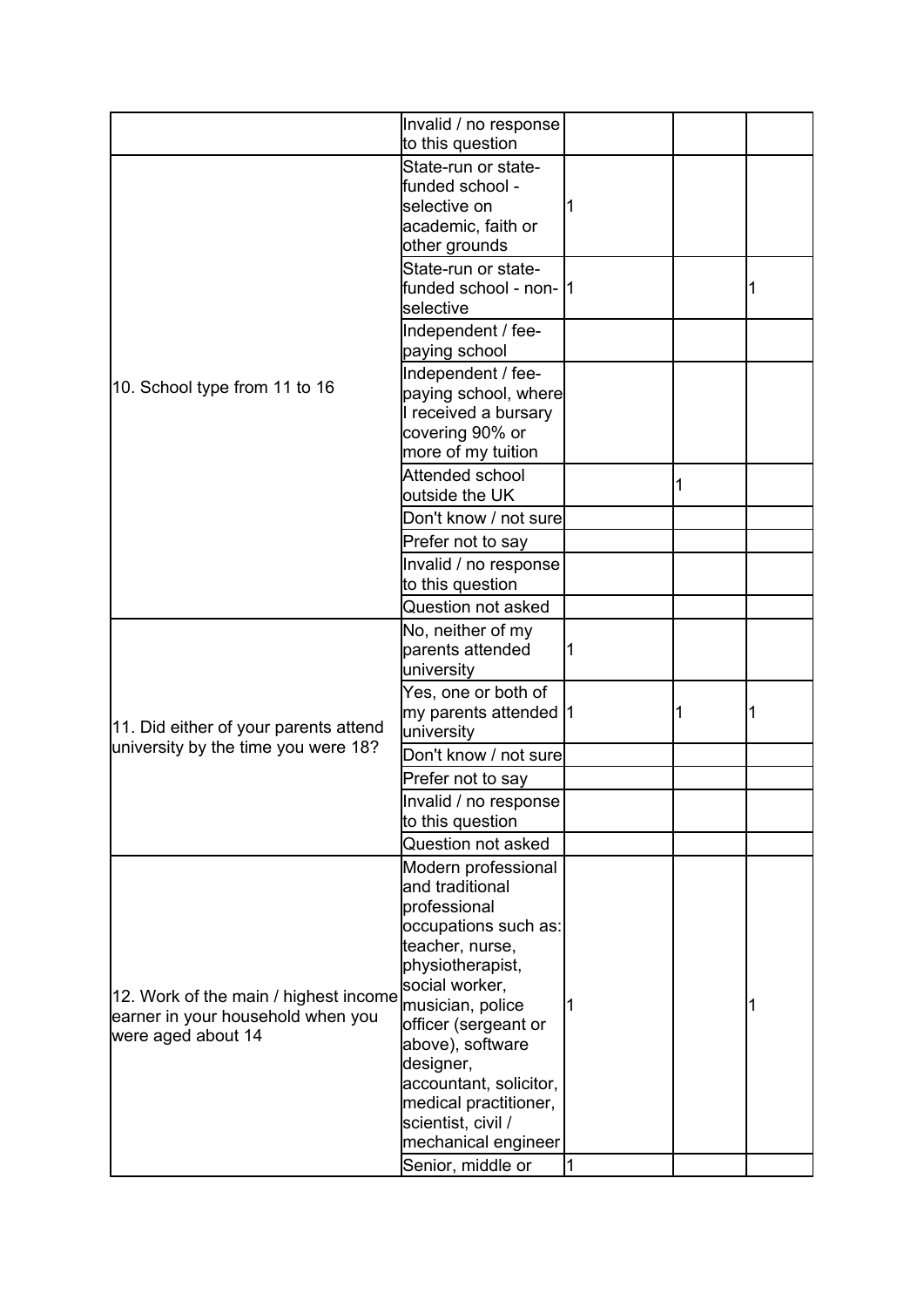| liunior managers or    |  |  |
|------------------------|--|--|
| administrators such    |  |  |
| as: finance manager,   |  |  |
| chief executive, large |  |  |
| business owner,        |  |  |
| office manager, retail |  |  |
| manager, bank          |  |  |
| manager, restaurant    |  |  |
| manager, warehouse     |  |  |
| manager                |  |  |
| Clerical and           |  |  |
| intermediate           |  |  |
| occupations such as:   |  |  |
| secretary, personal    |  |  |
| assistant, call centre |  |  |
| agent, clerical        |  |  |
| worker, nursery        |  |  |
| Inurse                 |  |  |
| Technical and craft    |  |  |
| occupations such as:   |  |  |
| motor mechanic,        |  |  |
| plumber, printer,      |  |  |
| electrician, gardener, |  |  |
| ltrain driver          |  |  |
| Routine, semi-         |  |  |
| routine manual and     |  |  |
| service occupations    |  |  |
| such as: postal        |  |  |
| worker, machine        |  |  |
| operative, security    |  |  |
| guard, caretaker,      |  |  |
| farm worker, catering  |  |  |
| assistant, sales       |  |  |
| assistant, HGV         |  |  |
| ldriver, cleaner,      |  |  |
| porter, packer,        |  |  |
| labourer,              |  |  |
| waiter/waitress, bar   |  |  |
| staff                  |  |  |
| <b>Small business</b>  |  |  |
| owners who             |  |  |
| employed less than     |  |  |
| 25 people such as:     |  |  |
| corner shop owners,    |  |  |
| small plumbing         |  |  |
| companies, retail      |  |  |
| shop owner, single     |  |  |
| restaurant or cafe     |  |  |
| owner, taxi owner,     |  |  |
| garage owner           |  |  |
| Long term              |  |  |
| unemployed             |  |  |
| (claimed Jobseeker's   |  |  |
| Allowance or earlier   |  |  |